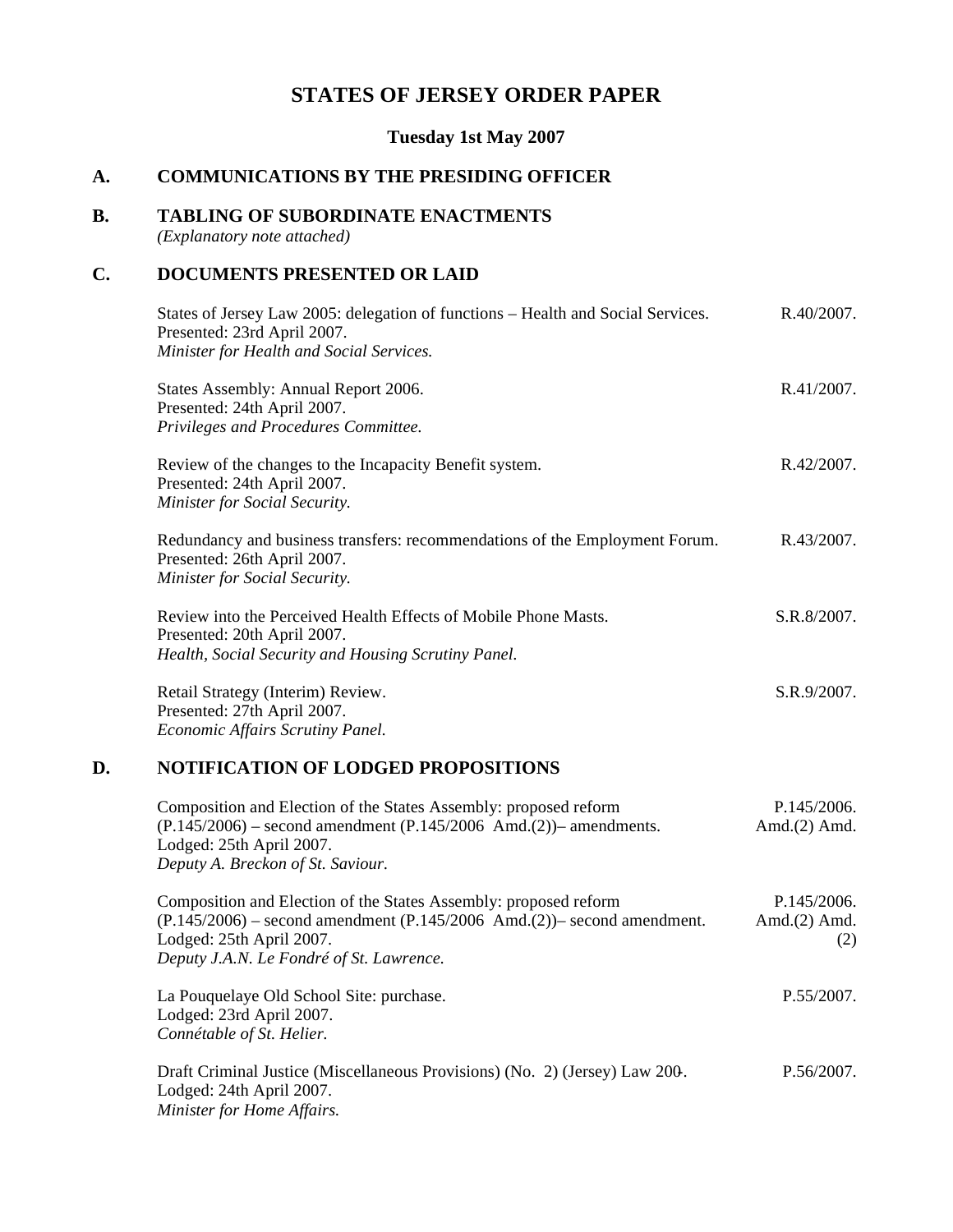## **E. WITHDRAWAL OF LODGED PROPOSITIONS**

## **F. APPOINTMENT OF MINISTERS, COMMITTEES AND PANELS**

## **G. MATTERS OF PRIVILEGE**

## **H. PETITIONS**

## **I. QUESTIONS**

## (a) – **Written Questions**

*(attached)*

- 1. The Minister for Home Affairs will table an answer to a question asked by Deputy S. Pitman of St. Helier regarding the annual expenditure on vehicle recovery since 2002.
- 2. The Minister for Transport and Technical Services will table an answer to a question asked by Deputy S. Pitman of St. Helier regarding waste recycling levels.
- 3. The Minister for Economic Development will table an answer to a question asked by Deputy S. Pitman of St. Helier regarding the duration and level of subsidies to Waterfront outlets.
- 4. The Chief Minister will table an answer to a question asked by Deputy P.V.F. Le Claire of St. Helier regarding the formal processes existing between Jersey and Her Majesty's Government relating to the negotiation of constitutional matters.
- 5. The Chief Minister will table an answer to a question asked by Deputy G.P. Southern of St. Helier regarding the funding of the 2007 pay award.
- 6. The Minister for Treasury and Resources will table an answer to a question asked by Deputy G.P. Southern of St. Helier regarding the funding of the 2007 pay award.
- 7. The Minister for Economic Development will table an answer to a question asked by Deputy G.P. Southern of St. Helier regarding the funding of the 2007 pay award.
- 8. The Minister for Education, Sport and Culture will table an answer to a question asked by Deputy G.P. Southern of St. Helier regarding the funding of the 2007 pay award.
- 9. The Minister for Home Affairs will table an answer to a question asked by Deputy G.P. Southern of St. Helier regarding the funding of the 2007 pay award.
- 10. The Minister for Health and Social Services will table an answer to a question asked by Deputy G.P. Southern of St. Helier regarding the funding of the 2007 pay award.
- 11. The Minister for Housing will table an answer to a question asked by Deputy G.P. Southern regarding the funding of the 2007 pay award.
- 12. The Minister for Planning and Environment will table an answer to a question asked by Deputy G.P. Southern of St. Helier regarding the funding of the 2007 pay award.
- 13. The Minister for Social Security will table an answer to a question asked by Deputy G.P. Southern of St. Helier regarding the funding of the 2007 pay award.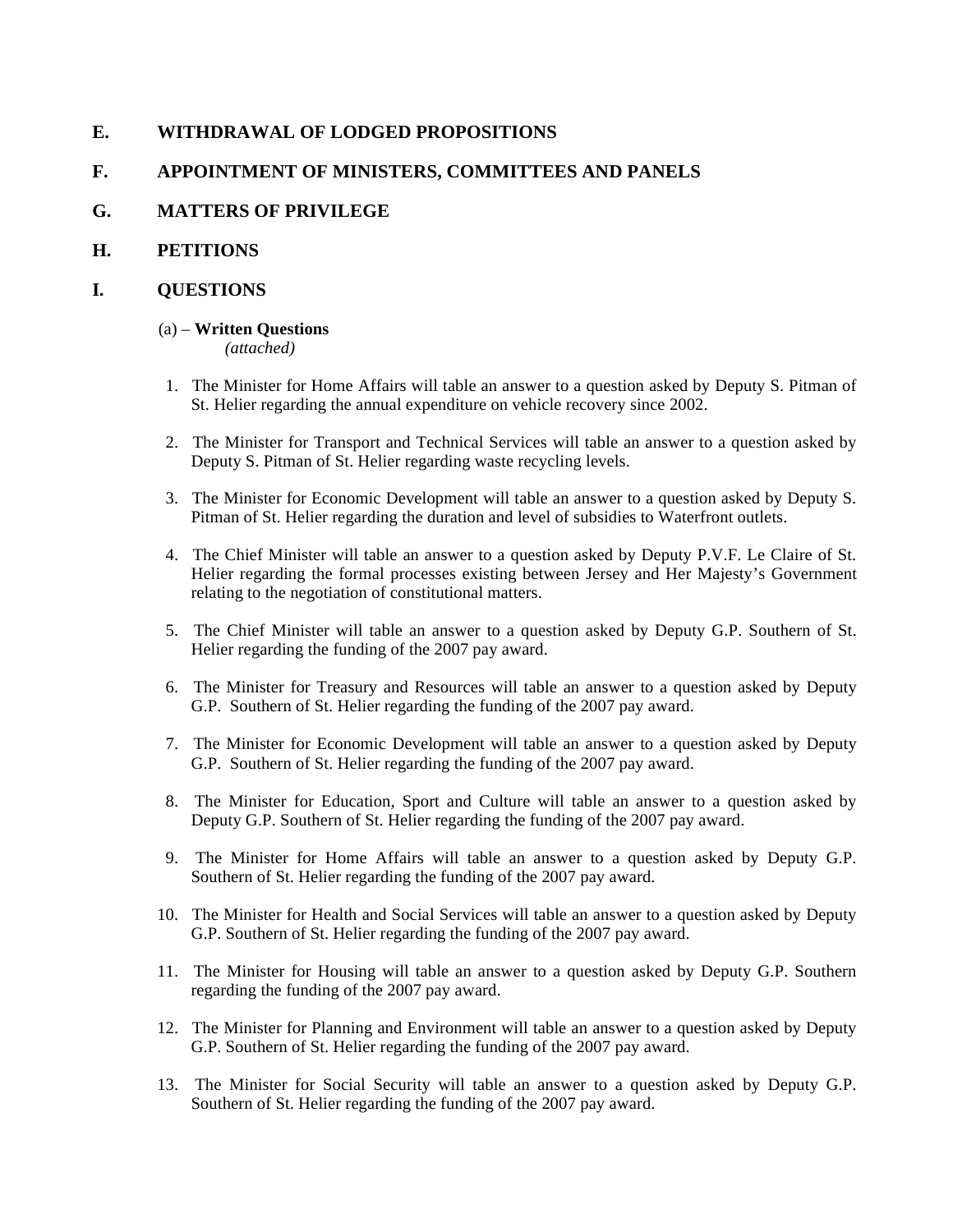- 14. The Minister for Transport and Technical Services will table an answer to a question asked by Deputy G.P. Southern of St. Helier regarding the funding of the 2007 pay award.
- 15. The Minister for Treasury and Resources will table an answer to a question asked by Senator B.E. Shenton regarding TV licence costs.
- (b) **Oral Questions** (90 minutes) *(attached)*
- 1. The Connétable of St. Helier will ask the following question of the Minister for Transport and Technical Services -

 "Will the Minister be seeking Parish participation in the forthcoming review of safety hazards at La Collette?"

 2. The Connétable of St. Helier will ask the following question of the Minister for Transport and Technical Services -

 "Would the Minister advise members of his department's progress in implementing the Air Quality Strategy for Jersey?"

 3. Deputy S.S.P.A. Power of St. Brelade will ask the following question of the Minister for Treasury and Resources -

 "Would the Minister confirm whether a Goods and Services Tax will be charged on the sale of Duty Free goods on either outbound or inbound flights at the Airport?"

 4. Deputy G.P. Southern of St. Helier will ask the following question of the Minister for Economic Development -

 "Further to his written answers on 17th April 2007, will the Minister inform members whether the proposed cut in grant aid to the dairy and agriculture industries of £500,000 is additional to the reductions proposed in the Rural Economy Strategy, and advise what grants or services will be affected?"

5. Deputy J.A. Martin of St. Helier will ask the following question of the Chief Minister -

 "Would the Chief Minister advise members whether he expects the growth of 2 per cent and 3 per cent in the number of private sector 'j' category employees as stated in the Economic Growth Plan to continue in the next five years and be reflected in the manpower returns produced by the Statistics Unit?

 6. Deputy G.P. Southern of St. Helier will ask the following question of the Minister of Economic Development -

 "Further to his written answer on the 17th April 2007, will the Minister advise members whether he proposes to reduce support for the tourism industry by around 30 per cent by 2010 as outlined in his draft 2008 departmental business plan and if so, why?"

 7. The Connétable of Grouville will ask the following question of the Minister for Planning and Environment -

 "Would the Minister explain to the Assembly why he has given planning permission for mobile telephone masts in prime positions within the countryside?"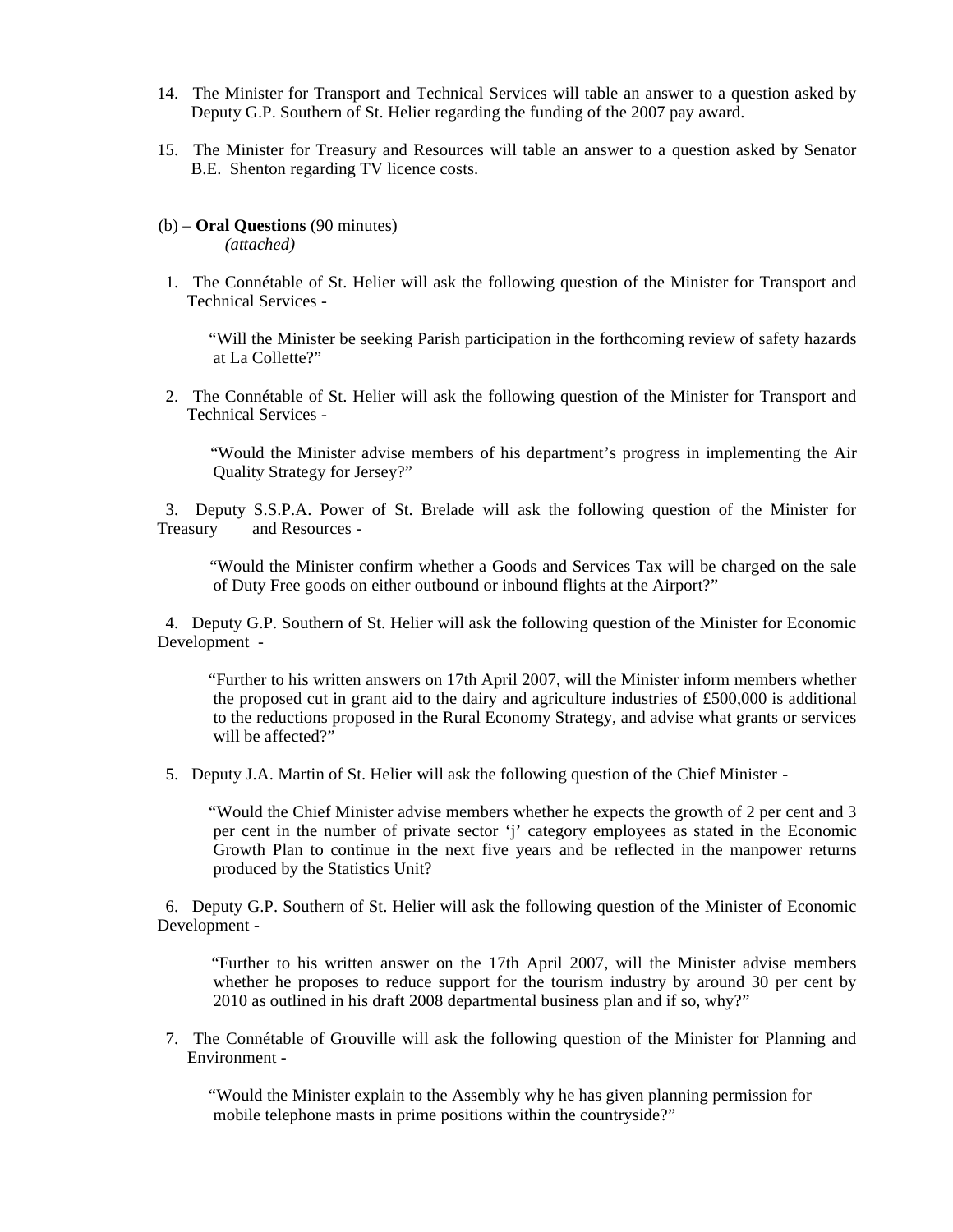8. The Deputy of St. Martin will ask the following question of the Minister for Home Affairs -

 "In light of the response given by the Assistant Minister for Home Affairs on 27th March 2007, would the Minister advise members what advice she has now received to enable her to make the statement in P.18/2007 that the Draft Prison (Amendment No. 6) (Jersey) Law 200- (P.18/2007) is indeed compatible with the Convention Rights of the Human Rights (Jersey) Law 2000?"

9. Deputy P.V.F. Le Claire of St. Helier will ask the following question of the Chief Minister -

 "Is the Chief Minister satisfied that the existing relationship with Her Majesty's Government meets the Island's current and future needs or would the relationship be strengthened through a written constitution, a concordat or other formal understanding in the future and if so, how?"

10. Deputy S.S.P.A. Power of St. Brelade will ask the following question of the Minister for Treasury and Resources -

 "In view of the statement made within the debate of the Draft Goods and Services Law that the cost of hiring ten additional staff for the processing of the new Goods and Services Tax will be £1 million, would the Minster confirm that this remains an accurate estimate and give details as to how these ten posts will be split between the Treasury and Customs and Excise Departments?"

11. The Connétable of Grouville will ask the following question of the Minister for Health and Social Services -

 "Would the Minister reassure the Assembly that all precautions are being taken to safeguard the health of the people who live in close proximity to mobile phone masts and confirm that, should evidence be presented to indicate serious associated health risks, the masts would be shut down?"

#### (c) – **Questions to Ministers without notice** (30 minutes) -

1st question period – Minister for Social Security.

2nd question period –Minister for Housing.

## **J. PERSONAL STATEMENTS**

## **K. STATEMENTS ON A MATTER OF OFFICIAL RESPONSIBILITY**

The Chief Minister will make a statement regarding the signing of a Framework for the development of Jersey's international identity.

## **L. PUBLIC BUSINESS**

Composition and Election of the States Assembly: proposed reform. P.145/2006.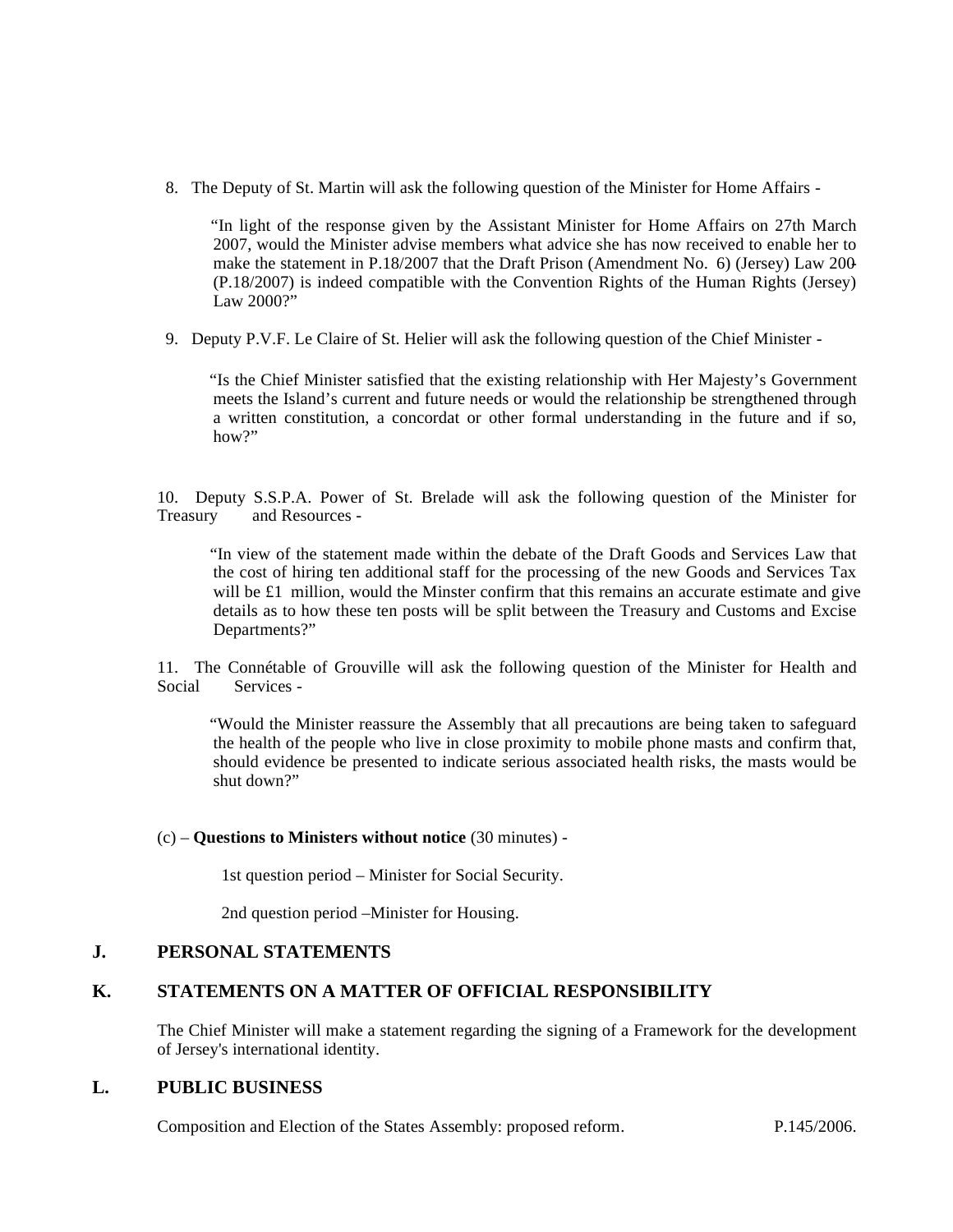Lodged: 3rd November 2006. *Senator B.E. Shenton.*

| Composition and Election of the States Assembly: proposed reform (P.145/2006):<br>amendments.<br>Lodged: 28th December 2006.<br>Deputy G.P. Southern of St. Helier.                                                              | P.145/2006.<br>Amd.                   |
|----------------------------------------------------------------------------------------------------------------------------------------------------------------------------------------------------------------------------------|---------------------------------------|
| Composition and Election of the States Assembly: proposed reform<br>$(P.145/2006)$ – second amendment.<br>Lodged: 17th April 2007.<br>Privileges and Procedures Committee.                                                       | P.145/2006.<br>Amd. $(2)$             |
| Composition and Election of the States Assembly: proposed reform<br>$(P.145/2006)$ – second amendment $(P.145/2006 \text{ And.}(2))$ – amendments.<br>Lodged: 25th April 2007.<br>Deputy A. Breckon of St. Saviour.              | P.145/2006.<br>Amd. $(2)$ Amd.        |
| Composition and Election of the States Assembly: proposed reform<br>$(P.145/2006)$ – second amendment $(P.145/2006 \text{ And.}(2))$ – second amendment.<br>Lodged: 25th April 2007.<br>Deputy J.A.N. Le Fondré of St. Lawrence. | P.145/2006.<br>Amd. $(2)$ Amd.<br>(2) |
| Electoral Reform.<br>Lodged: 11th January 2007.<br>Deputy G.P. Southern of St. Helier.<br>(paragraph (a)(i)withdrawn on 13th March 2007)                                                                                         | P.4/2007.                             |
| Electoral Reform (P.4/2007): comment.<br>Presented: 19th March 2007.<br>Privileges and Procedures Committee.                                                                                                                     | P.4/2007.<br>Com.                     |
| Draft Prison (Amendment No. 6) (Jersey) Law 200.<br>Lodged: 5th February 2007.<br>Minister for Home Affairs.                                                                                                                     | P.18/2007.                            |
| Tevielka, La Rue de la Haye du Puits, Grouville: proposed deed of arrangement.<br>Lodged: 5th March 2007.<br>Minister for Treasury and Resources.                                                                                | P.33/2007.                            |
| Tevielka, La Rue de la Haye du Puits, Grouville: proposed deed of arrangement<br>$(P.33/2007)$ – amendment.<br>Lodged: 10th April 2007.<br>Minister for Treasury and Resources.                                                  | P.33/2007. Amd.                       |
| Draft Sea Fisheries (Les Minquiers) (Jersey) Regulations 200-.<br>Lodged: 9th March 2007.<br>Minister for Economic Development.                                                                                                  | P.38/2007.                            |
| Draft Sea Fisheries (Trawling, Netting and Dredging) (Amendment No. 2)<br>(Jersey) Regulations 200-.<br>Lodged: 9th March 2007.<br>Minister for Economic Development.                                                            | P.39/2007.                            |

Draft Public Employees (Contributory Retirement Scheme) (General) P.42/2007.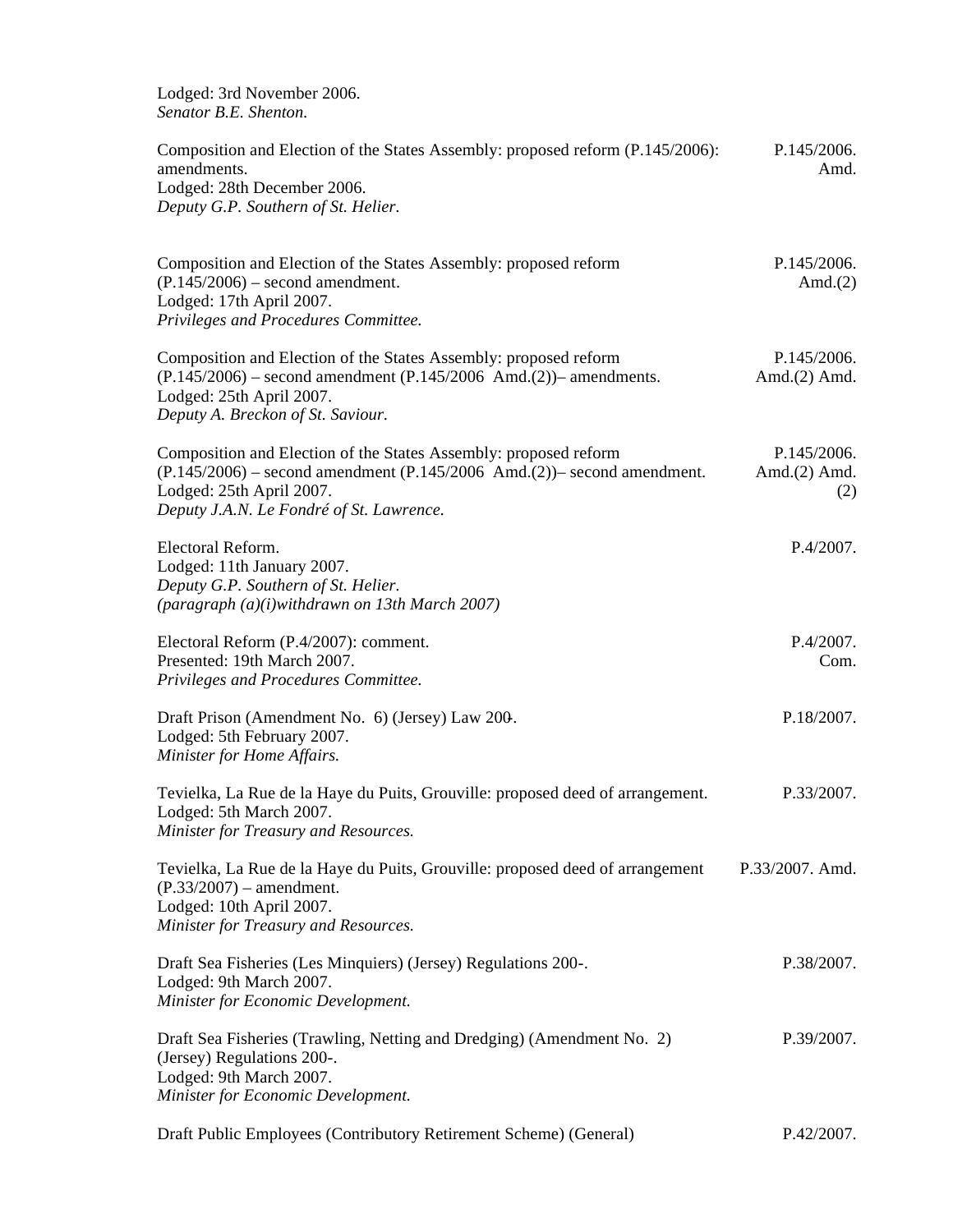(Amendment No. 9) (Jersey) Regulations 200-. Lodged: 12th March 2007. *Chief Minister.* Draft Telecommunications (Public Pensions) (Jersey) Regulations 200-. Lodged: 20th February 2007. *Minister for Treasury and Resources.* P.27/2007. Fields 848, 851 and 853, Bel Royal, St. Lawrence: Committee of Inquiry. Lodged: 2nd April 2007. *Connétable of St. Lawrence.* P.49/2007. Fields 848, 851 and 853, Bel Royal, St. Lawrence: Committee of Inquiry (P.49/2007) – amendment. Lodged: 12th April 2007. *Connétable of St. Lawrence.* P.49/2007. Amd.

### **M. ARRANGEMENT OF PUBLIC BUSINESS FOR FUTURE MEETINGS**

#### **15th May 2007**

| School milk and milk at a reduced rate: continued provision.<br>Lodged: 27th March 2007.<br>Deputy G.P. Southern of St. Helier.                         | P.45/2007. |  |
|---------------------------------------------------------------------------------------------------------------------------------------------------------|------------|--|
| Draft Employment (Minimum Wage) (Amendment No. 3) (Jersey) Regulations<br>$200-.$<br>Lodged: 29th March 2007.<br>Minister for Social Security.          | P.46/2007. |  |
| Draft Loi (200-) (Amendement No. 4) sur les teneures en fidéicommis et<br>l'incorporation d'associations.<br>Lodged: 3rd April 2007.<br>Chief Minister. | P.50/2007. |  |
| La Pouquelaye Old School Site: purchase.<br>Lodged: 23rd April 2007.<br>Connétable of St. Helier.                                                       | P.55/2007. |  |
| 5th June 2007                                                                                                                                           |            |  |
| Draft Water Resources (Jersey) Law 200-.<br>Lodged: 19th February 2007.<br>Minister for Planning and Environment.                                       | P.26/2007. |  |
| Draft High Hedges (Jersey) Law 200-.<br>Lodged: 13th April 2007.<br>Minister for Planning and Environment.                                              | P.51/2007. |  |
| Student loans for higher education: introduction.<br>Lodged: 17th April 2007.<br>Minister for Education, Sport and Culture.                             | P.52/2007. |  |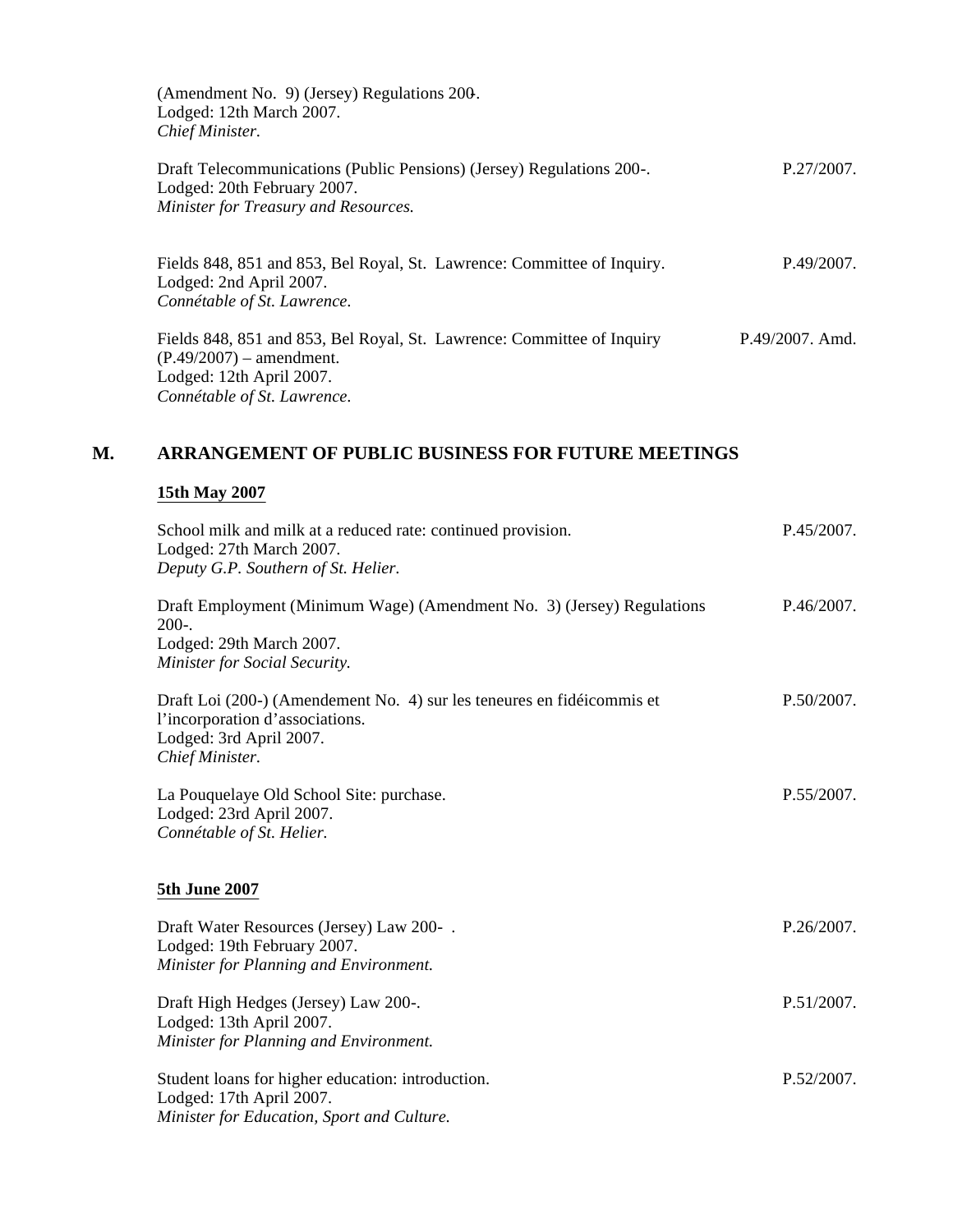| Student Loans for higher education: guarantees.<br>Lodged: 18th April 2007.<br>Minister for Treasury and Resources.                     | P.53/2007.   |
|-----------------------------------------------------------------------------------------------------------------------------------------|--------------|
| Composition and Election of the States Assembly: election dates for Connétables.<br>Lodged: 19th April 2007.<br>Comité des Connétables. | P.54/2007.   |
| Draft Criminal Justice (Miscellaneous Provisions) (No. 2) (Jersey) Law 200.<br>Lodged: 24th April 2007.<br>Minister for Home Affairs.   | P.56/2007.   |
| <b>19th June 2007</b>                                                                                                                   |              |
| Social Housing Property Plan 2007–2016.<br>Lodged: 16th January 2007.<br>Minister for Housing.                                          | $P.6/2007$ . |
| 17th July 2007                                                                                                                          |              |
| JT Group Limited ("Jersey Telecom"): proposed sale.<br>Lodged: 20th February 2007.<br>Minister for Treasury and Resources.              | P.28/2007.   |

## **M.N. DE LA HAYE Greffier of the States**

26th April 2007

**Note –**

**In accordance with the meeting dates fixed for 2007 by the Privileges and Procedures Committee, this meeting will continue, if necessary, on Wednesday 2nd May and Thursday 3rd May 2007.**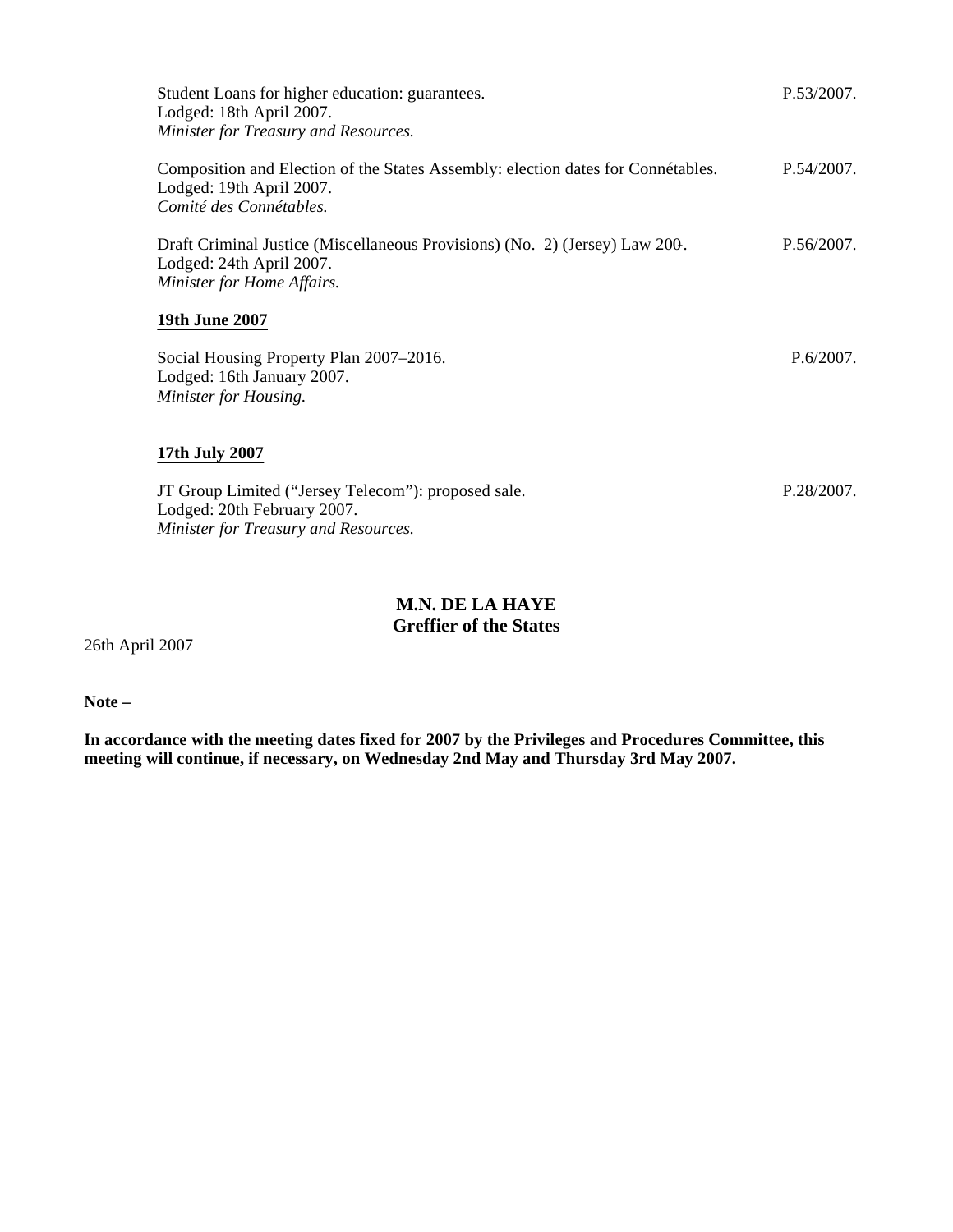### **WRITTEN QUESTIONS**

#### (See Item  $I(a)$ )

The Minister for Home Affairs will table an answer to the following question asked by Deputy S. Pitman of St. Helier -

"Would the Minister provide members with the annual figures for her Department's expenditure on vehicle recovery since 2002 and advise what companies have been contracted to provide this service to the Police since that date?"

The Minister for Transport and Technical Services will table an answer to the following question asked by Deputy S. Pitman of St. Helier –

"Would the Minister provide members with a breakdown of the amount of waste recycled by his department over the last 5 years and its percentage compared to the total amount of waste produced per year in Jersey?"

The Minister for Economic Development will table an answer to the following question asked by Deputy S. Pitman of St. Helier–

"Would the Minister advise members whether subsidies were provided to the company owners of the various outlets at the Waterfront Leisure complex and, if so, would he provide detailed figures outlining the annual amounts paid to each company to date."

The Chief Minister will table an answer to the following question asked by Deputy P.V.F. Le Claire of St. Helier

"Would the Chief Minister outline the formal processes which currently exist between the States of Jersey, HM Attorney General and Her Majesty's Government relating to negotiations on matters of jurisdiction, constitution or constitutional relationships?"

The Chief Minister and Ministers for Treasury and Resources, Economic Development, Education, Sport and Culture, Home Affairs, Health and Social Services, Housing, Planning and Environment, Social Security and Transport and Technical Services will table answers to the following question asked by Deputy G.P. Southern of St. Helier –

"a) Would the Chief Minister/Minister inform members –

–

- (i) what proportion of the £2.5 million required to fund the 2007 States employees' pay award his/her department has had to absorb?
- (ii) what measures have been taken to meet this additional cost?
- (iii) whether such actions amount to service cuts or delays in certain activities, and
- b) Would the Chief Minister/Minister place these in context of measures already taken in response to the need for efficiency savings for 2007?"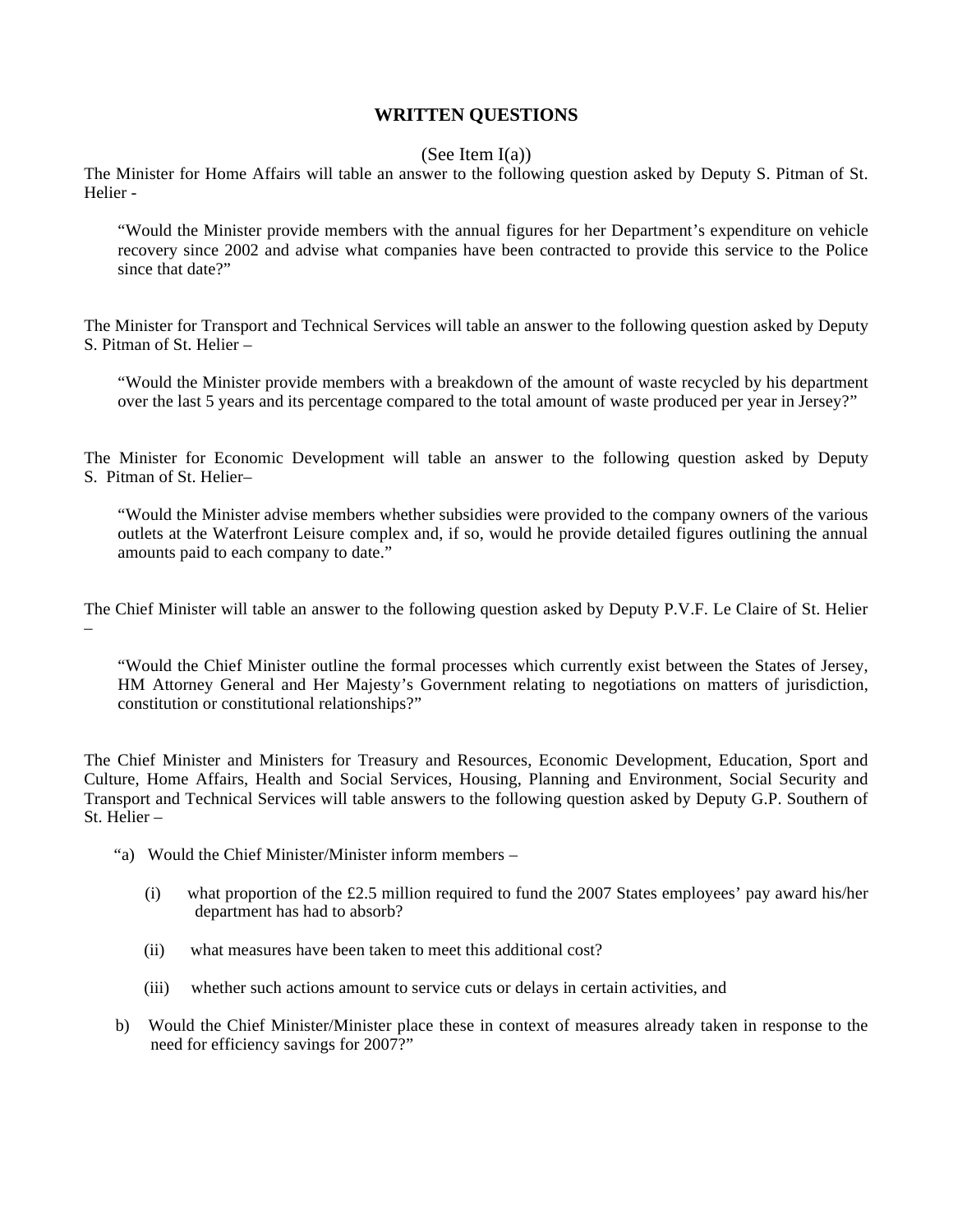The Minister for Treasury and Resources will table an answer to the following question asked by Senator B.E. Shenton –

 "Would the Minister advise members whether the surplus generated from the Impôts duty on beer over TV licence costs in 2006, in the sum of £128,349, will be carried forward for use by the Minister for Social Security in order that consideration can be given to distributing the free TV licence benefit to a wider audience?"